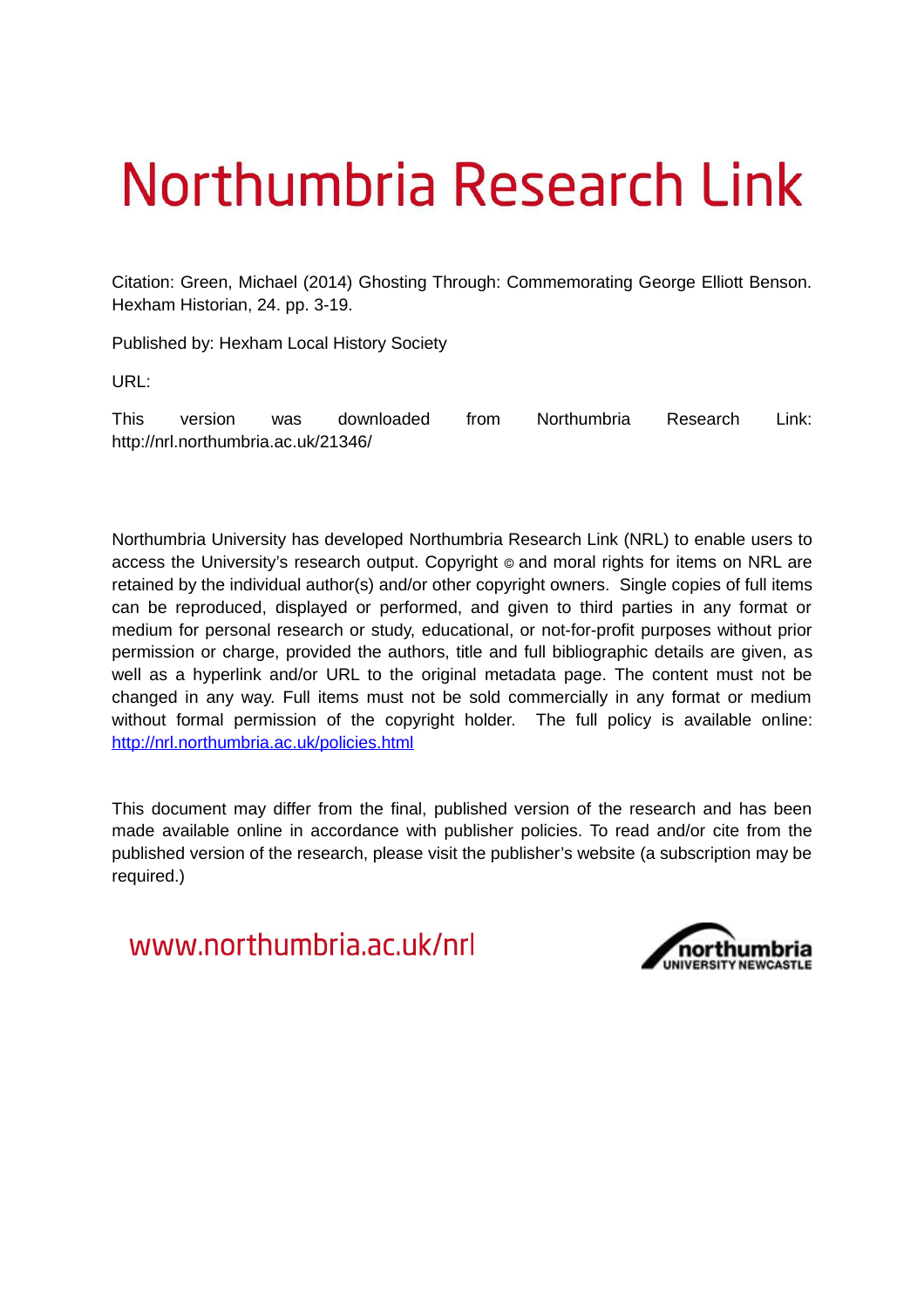## **Ghosting Through: Commemorating George Elliott Benson Michael Cawood Green**

**By the left, best foot forward, he strides up Beaumont Street, in uniform with riding breeches and spurs. At the intersection with Hencote and Battle Hill he freezes, right foot behind, heel up, left hand folded against his hip, right hand raising his binoculars. Bareheaded, he stares out over the sweep of his obligatory Victorian moustache, his brow and nose cut as straight and clean as in any of his pictures, the jaw a touch stronger, the cheeks less sunken, his eyes set well back in features born to be sculpted. Imperious, his body wide open to the world, his head is quarter-turned towards his family home near the village of Fourstones. But those eyes, eager, watchful, scan another landscape, wider and more open, even, than Northumberland.** 

*In a moment his right hand will complete its arc, bringing his binoculars up to his eyes. In that instant, the sun glimmers through the murk of rain and mist to glint off the glass, and a bullet tears into that delicately poised right leg, smashing the bone just below the knee before ricocheting off into the flesh of his arm.* 

*He falls, as all around him the veldt comes alive with Boers materialising as if by magic out of the sodden haze, crouching ghosts using their Mausers like pistols at such close range, barrels blossoming red and orange against the whiteout.* 

**But now, in all weathers, he is forever taking that last step, forever, fatally, raising his binoculars. Upright on a stone pedestal with a gently curved dado and simple entablature, he imposes his authority on passers-by at the busiest intersection in the market town of Hexham. Mid-stride, though, he has faded into familiarity and bird droppings.** 

**On the south face of the pedestal there is a bronze plaque, but getting close enough to read it takes some effort. The fact that someone has negotiated the staggered crossroads to the statue's hemmed-in, traffic-bound site and stepped cautiously through the flower beds around its base to reach the plaque, marks him out as someone not from here, the object of more curious glances from passing locals than the statue ever attracts. But there he is, scribbling in his notebook as he makes out the raised Roman letters:** 

> **TO THE MEMORY OF A GALLANT SOLDIER GEORGE ELLIOTT BENSON LIEUT.COLONEL IN THE ROYAL REGIMENT OF ARTILLERY WHO WAS BORN AT ALLERWASH MAY 24TH 1861 ENTERED THE ARMY MAY 9TH 1880 AND AFTER SERVING WITH DISTINCTION IN THE SOUDAN CAMPAIGN OF 1885, 1896, 1898 IN THE ASHANTI EXPEDITION 1895 AND IN THE SOUTH AFRICA WAR 1899-1901, FELL WHEN COMMANDING HIS COLUMN AT THE BATTLE OF BRAKENLAAGTE OCT. 30TH 1901.**

> > **HE IS BURIED WITH THOSE WHO FOUGHT AND DIED WITH HIM "THE UNRETURNING BRAVE"**

## **ERECTED BY PUBLIC SUBSCRIPTION**

**It is the misspelling that intrigues the note taker:** *'Brakenlaagte'* **makes no sense in Afrikaans, nor is there any place called** *'vomit-hollow'* **in South Africa. He will do his homework, of course, discover that the battle takes its name from a farm in the Eastern Transvaal, although it was fought at the intersection of a number of farms: Nooitgedacht, Kruisementfontein, Onverwacht, and** *Baken***laagte. The final assault took place on Nooitgedacht, but for some reason it was Bakenlaagte that stuck, along with its misspelling.** 

**Discovering its correct spelling doesn't really help:** *Baken* **– he plays with the word: 'beacon'? Little there to go with** *laagte***, 'hollow' or 'low'. He finds references to a Bakenkop – Beacon Hill – which makes sense, but for now Bakenlaagte is a mystery. He is only mildly surprised to**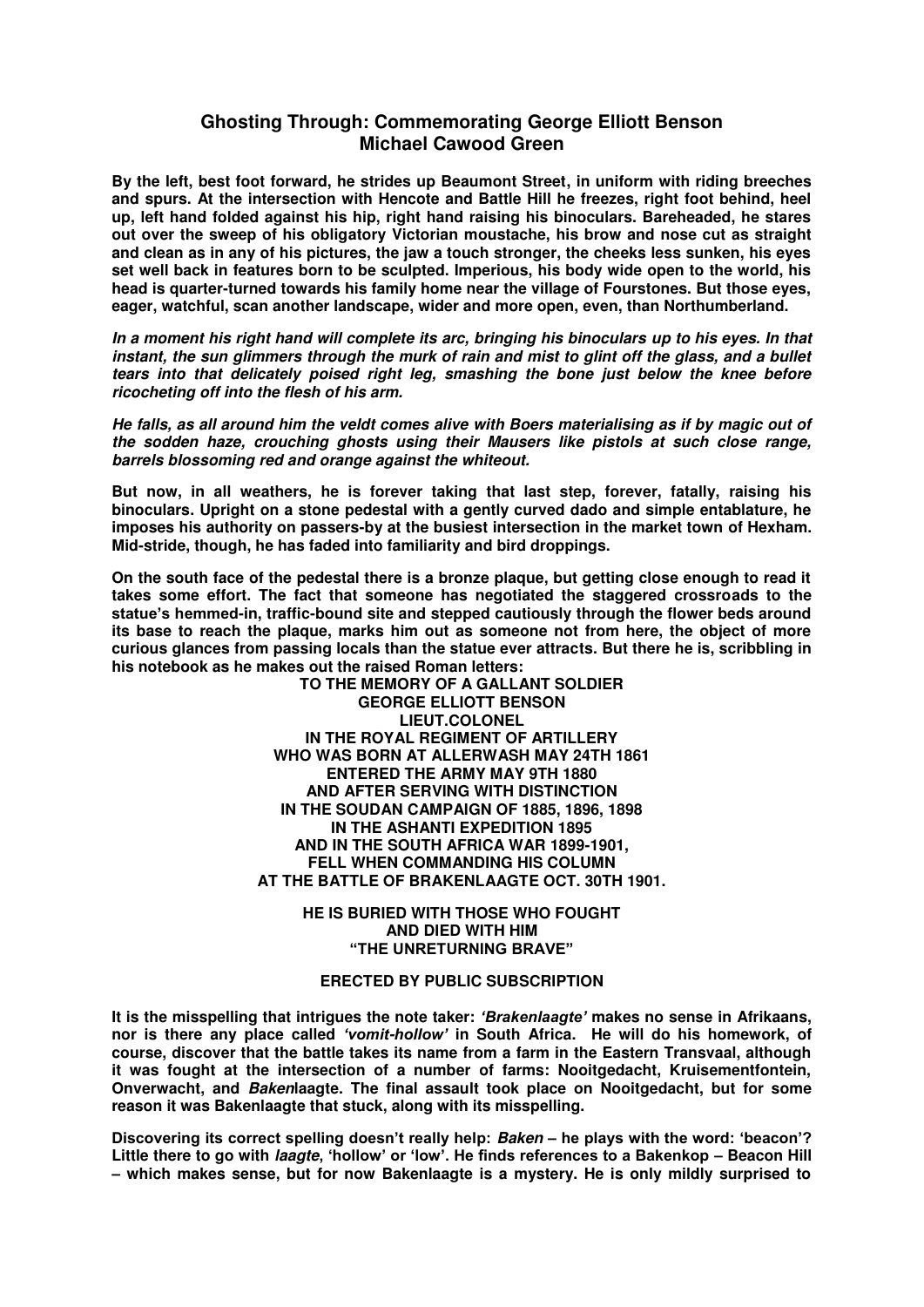**discover months later, walking in fading light through the copse of blue gums planted by the Boers on the site it has taken him the best part of a day to locate, that there is no other monument where this last major battle of the Second Anglo-Boer War was fought. An outlandish reminder of a distasteful past, it is as foreign and invasive in the post-apartheid landscape as this tangle of weedy saplings and ghostly trunks, shining white where the bark has peeled away in long dark fingers.** 

**There's no getting away from them in England, the markers of the first of the nation's foreign wars to haunt its landscape so prolifically. A flood of newspapers, illustrated magazines, and controversy saw to that, nowhere more so than in Northumberland, the note taker has discovered, from the massive 'shitty angel' under its flocks of pigeons outside the Haymarket Metro station in central Newcastle to many of the smallest villages. The strange names they commemorate, foreign, unpronounceable, irrelevant to the lives going on around them, produce little shocks of connection, link improbable places in a spectral web of Empire, wealth, and melodrama.** 

**That it is Benson is just an accident. His statue happens to stand in the market town nearest to the small village where the notetaker has recently rented a house. The conjuncture of past and present, of places that measure how far he has come in that trajectory, produces an obligation of sorts, some kind of responsibility to the spirit that the monument – as monuments do – exorcizes. 'To the memory of – '? Looking around at the scurry of people dodging the first heavy drops from the black clouds that have closed in, he can see that a statue erases memory, erects history in its place.** 

**˜ As soon as news of Benson's death reached Hexham, a memorial committee and public subscription were established. When he had returned from the Nile Expedition, a hero after capturing 900 Dervishes at the battle of Atbara, the people of Newbrough and Fourstones had presented him with a silver jug and a cigar case: he was owed so much more now. A statue was decided upon – a rare honour for a field officer – but George Elliott was the youngest son of a wealthy man, and his brother William, by then head of the family, employed many men in the iron works, collieries and limekilns established by their father, Mr. William Benson, of Allerwash House.** 

**William helped select the site, and the Glasgow-born sculptor John Tweed was an obvious choice: Heerengracht Street in Cape Town had recently been graced by his bronze statue of Van Riebeck, commissioned by Cecil John Rhodes. Rhodes insisted that his name rather than that of the sculptor's be inscribed on the plinth, but Tweed would not always be so obliging. There are those who say you can still hear the two of them arguing in the sculptor's home at 108 Cheyne Walk, Chelsea, where Tweed had a famous 'bust up' with the great man whilst sculpting his portrait. Rhodes apparently, and surprisingly, came off second best, but his influence can still be seen in the statue in Hexham: Benson's pose distinctly echoes that of the first European to settle in South Africa, commemorated on the spot where he is thought to have landed in 1652; Van Riebeck's stave is swapped for binoculars, but both have their bodies half-turned into the unknown, their eyes gazing intently into vistas to be taken in, mastered.** 

**The committee congratulated themselves on getting the memorial for £840 instead of the £2,000 quoted, all the more so because Tweed was advised and assisted on the project by no less a figure than his old mentor, Auguste Rodin. Of course there are those who say Tweed would be better known today if, like Rodin, he had concentrated more on artistic pieces rather than memorials; instead, his reputation has faded along with the reputations of those he commemorated: Clive, Chamberlain, Anson, Disraeli, Ronaldshay, General Sir John Moore, General Sir George White, Admiral Lord Beresford, General Lord Chesham and any number for war memorials at the end of the Great War – General Smuts wanted him for the South African War Memorial in France, but this fell through – along with Captain James Cook (at both Whitby and St Kilda), Queen Victoria (in Aden and Madras), and of course Cecil John Rhodes in Salisbury and Mafeking. So many lost now in the history they made, but Benson's statue was much admired when it was unveiled by his old commander, General Lord Methuen, before a large crowd in 1904.**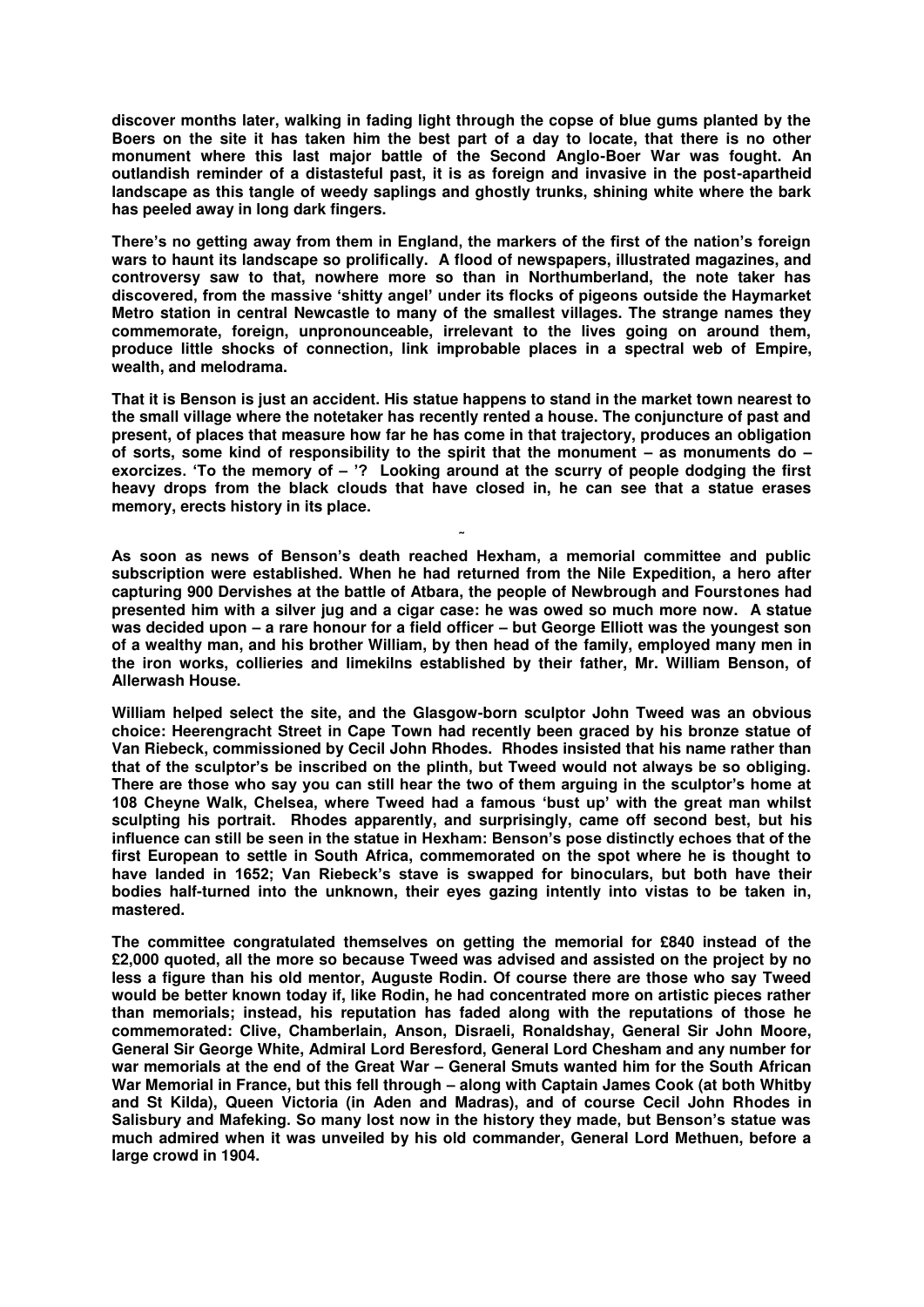**And art did have its say with Benson. Between them, Rodin and Tweed were able to persuade the committee that the statue, originally meant to face north towards Market Place and the Abbey, would be more aesthetically pleasing if it faced south; so positioned, the arc of the sun would fall on those sculptured features, that brave chest, the half-raised binoculars.** 

**So that's why the south-west turn of the head is not aligned with Allerwash House, that attractive late Georgian stone building surrounded by mature trees and set in delightful farmland rolling effortlessly out to scenic moorland, just six miles north east of Hexham; instead, the note taker jots down, Benson strains to look beyond the Total Beauty Salon and H L Caris & Son, Clock Repair Specialists. Ghosting through them is a heaving sea of veldt, a grassy ground-swell of bare undulating downs with deep hollows where whole armies could disappear.** 

**˜**

*He has just dismounted after riding back from the head of his column with a squadron of Scottish Horse to take personal command of his rearguard, which is being harried by Boer snipers appearing and disappearing into the low cloud on the surrounding hills. Benson and his scanty line of 180 men are squinting into a fierce squall driven by a high southerly wind – the demands of art, ignoring the rain, have at least swung his statue around to the correct compass point – when they see, saw through a rift of the clouds, a large body of horsemen in extended order galloping out of the blur of the sky-line. 'There's miles of them, begob!' cries an Irish trooper, then the curtain closes again. For a minute or more they can see nothing, hear only the drumming of the rain. Benson is unprepared for this; he only knows of one other occasion, Vlakfontein, when the Boers attacked in something like a cavalry charge. The squall*  eases for an instant, but the violence of the rain has raised a thick steam from the ground, still *making it impossible for him to see for any distance. And then the mist is torn apart into flying ribbons as the mounted men burst through, brandishing their rifles and firing from the saddle. Yelling and whooping, they gallop over the low, ant-heap-dotted grass, two thousand burghers pounding the earth in a front a mile and a half long. To this day the old people of the eastern Transvaal say, when a rumble of thunder sets their coffee cups rattling, 'the Boers are charging at Bakenlaagte.'* 

*Less than thirty yards from Benson's line the burghers fling themselves off their ponies and begin shooting in earnest. The soldiers attempt to fire back, but are enveloped in a tempest of lead discharged at them from point blank range. Benson is trying to get some sense of the overall situation; he raises his binoculars to the hazy ridge beyond and his right leg gives way beneath him. He falls amongst the men falling all around him. The air is a hissing sleet of bullets, the fire so intense that all the dead will be found with multiple bullet wounds. Benson is hit again in the arm, but official reports say he was still to be seen 'crawling from point to point in the firing line encouraging all around him with a splendid example of coolness and courage'. His main concern is for the two 15-pounder field-guns he sent to cover the rearguard. The gunners only manage to fire three rounds of case before every one of them is cut down. The limbers are called for, but the instant they top the skyline of the ridge the drivers and teams are dropped in their tracks. Even now Benson can see a Boer throwing himself on one of the guns and screaming, 'Hoera, dis my kanon!'* 

*But it is Benson himself the Boers are after. He is infamous for leading his mounted men on night marches of anywhere up to fifty miles, and bursting out of the dawn on the Boers still asleep in their laagers. And he also comes striding into the present trailing the past like the smoke which the Boers used to track his progress as he burned their homesteads, rounded up old people, women, and children for the concentration camps, confiscated crops, fodder, and vehicles, smashed ovens and mills, and maimed cattle and sheep, leaving them to die of hunger and thirst. 'Ordinary clearing work,' it was called – Rensburghoop, Witbank, Kafferstat, all left behind in flames, the smoke from the destroyed homes rising high into the air, the route My adjutant and I watched this all day,' wrote Commandant Grobler of the Bethel Commando shortly before Bakenlaagte; 'it was shameful and we will still settle with Benson'.*

*Soon the British gun position is seething with screaming horses, rifle fire and the moans of the dying and wounded. Benson calls for a volunteer to take a message to the camp ordering the artillery to fire shrapnel at the guns, right where he lay; they were to fire without regard for*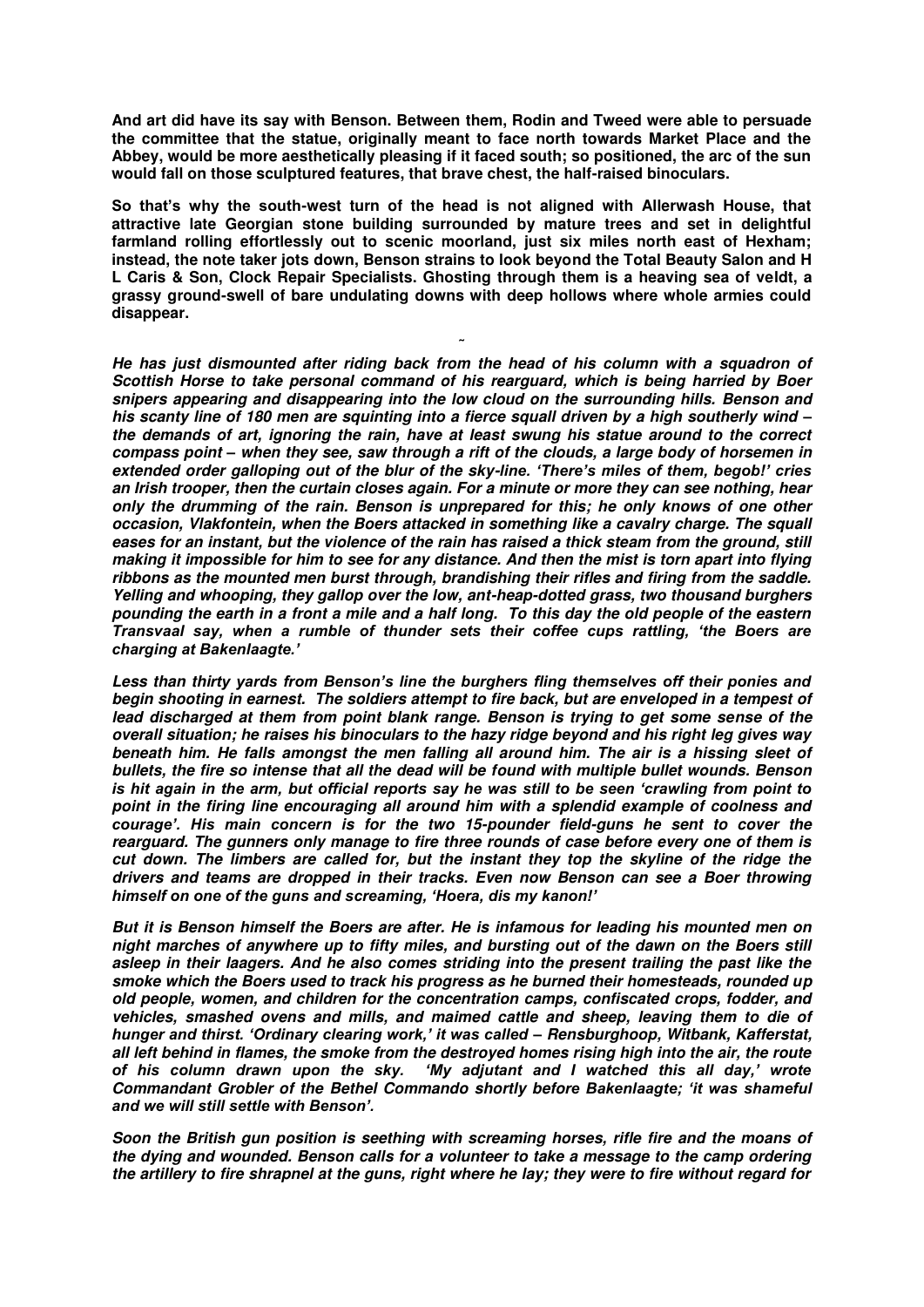*him and those near him, with the one object of clearing the Boers away from the guns. Trooper Grierson gets up to take the message and is immediately struck in the foot. The bullet deflects off bone and hits Benson in the stomach. He crumples against an anthill and stares dully at the Boers advancing five deep over his line, firing at everything that moves. He sees a dazed soldier stripped to his shirt by looters and beckons him over, giving him the order for the camp and adding that no ambulances are to be sent to the hill, as the Boers will use them for cover to take the guns.* 

Benson sees a veldkornet<sup>1</sup> chase down a Tommie, throw his coat over his head and force him *around so that he can cut his throat with a penknife. He sees his Assistant Staff Officer, Captain Lloyd, arrive on the ridge from the safety of the camp; his horse and the man to whom he throws the reins fall instantly dead beside him, and a bullet breaks his wrist, but he thrust his arm into his coat and saunters, upright and smiling, towards his commander, and then disappears in a whirlwind of bullets. He sees old grey-headed Squadron-Quartermaster-Sergeant Warnock dragging boxes of ammunition with two young Troopers, and when they fall, grabbing a rifle and firing right and left in the very thick of the Boers, until three bullets throw him backwards. He sees Corporal Atkin, shot down with all his comrades at one of the guns, still trying to twist the breech-block out when a bullet passes right through his upraised hands. He sees his dear friend Eustace Guinness, a Colonel in the Artillery like himself whose wedding he had attended barely three years ago in a lovely little Northumberland village, hit by a murderous rain of fire as he tries to load one of the guns on his own, his dead crew strewn about him. He sees Lance-Corporal Bell, the last unwounded man at the guns, answering the Boers' call to him to surrender by raising his rifle and dying for it. He sees every officer and man of the King's Own Yorkshire Light Infantry killed where they lay, each still perfectly in his proper place in the firing line.* 

*He watches the ragged Boers stripping the British dead of their hats, coats, trousers, boots, and socks, leaving them in their shirts and drawers only. A wounded young private lying near him cries as he is robbed of his wool tunic, fifteen shillings, and a metal watch. Lieutenant Bircham dies screaming as his shattered leg is wrenched clean round whilst his spurs are being removed. Benson feels hands fumbling over him, and then is vaguely aware of someone ordering the looters to leave him alone. He assumes his rank is saving him from being robbed, but he has no idea that he is being saved from worse by his dead friend, Colonel Guinness; the Boers, one of whom he can see tugging Guinness out of his uniform like a broken mannequin, have assumed that this Colonel of the Royal Regiment of Artillery is Colonel Benson, and they have now settled with him. Guinness was a tall and powerfully built man, and now a short little Boer is pulling on his uniform, his compatriots laughing and calling out, 'Piet, Piet, jy lyk baie koddig in daardie groot Kolonel se uniform.'<sup>2</sup>*

*Benson's defeat is complete. He can hardy move, and keeps slipping in and out of consciousness. In one instant he jerks awake, a sudden sense of urgency infusing him. He peers around, sees the figure in authority still standing near him. With his usable hand, he feels about in the bloodstained grass for his pistol, finds only his binoculars. He raises his arm, calls over the Boer officer; he grabs his hand when he comes over, tries to look in his face. 'You must take a message to Commandant Grobler', he says, letting the rainwater on his face moisten his mouth. 'Tell him he must come to me.'* 

*Just then Shrapnel and Vickers-Maxim shells begin bursting fiercely overhead; the near-naked trooper must have got through. Benson sees his wounded men cheering under the explosions raining death upon them and the fleeing enemy alike. The Boers are driven back, but they keep firing whenever any of the wounded move. He hears the smack of bullets into flesh, sees blood erupt anew from those clinging to the earth all around him.* 

*He allows himself to close his eyes, fade away. He opens them again, awoken by the strange silence that has fallen; the guns and rifles have stopped. In the twilight he sees that this is because an ambulance is rolling up onto the hill. Major Wool-Sampson must have taken it upon himself to disobey his commander's orders; no doubt he thought enough had been sacrificed for honour. But the Boers use this opportunity exactly as Benson had suspected they would, running up to the guns and swinging them around to fire a few shells into the main* 

<u>.</u>

 $1$  Boer officer equivalent to lieutenant

<sup>&</sup>lt;sup>2</sup> "Pete, Pete, you look very funny in that great Colonel's uniform."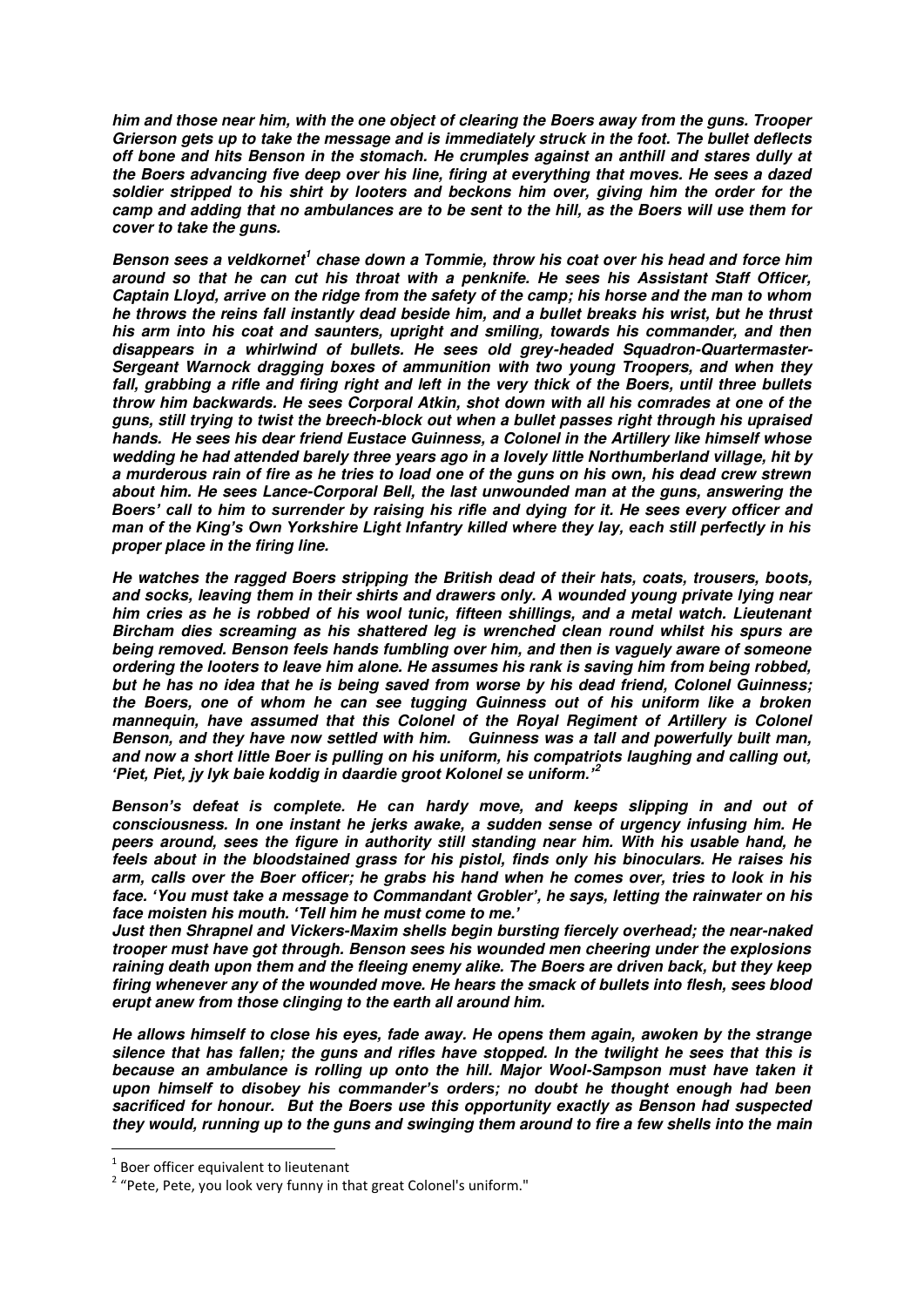*column. They stop when they realize that their women and children, rounded up for the concentration camps, are being held in amongst the khakis. But the guns are dragged away.* 

*With darkness came a thunderstorm, and the ambulance crew stumble about in the occasional glare of the lightening, soaked to the skin and feeling their way amongst the bodies scattered about where they fell. Benson's body is numb, distant, as he is lifted into the ambulance, but his mind is light and clear. From the back of the wagon he sees, silhouetted against the dull glow of the skyline, three men on horseback, Boer commanders watching the clearing up in the fitful truce now reigning. His binoculars are gone, but he lifts the flap of his tunic pocket awkwardly with his left hand, pulling out his papers. He sends the Doctor to ask if one of the mounted men is Commandant Grobler.* 

 *It is between eight and nine that night when Benson is brought off the field. He says little, other than transferring command to Wools-Sampson. Then he lies quietly, staring out through the large dilapidated doors of the wagon house in which he lies with the wounded who have been brought in until he sees the first clear dawn in days leach into a pale sky. The Boers, like the mist, have melted away, and for a moment he is frustrated: this is his preferred hour of attack. By six o'clock it is bright, and his eyes glaze. Captain Boyle bends over him; 'No more night marches,' Benson says, his voice then dying away into the crisp, cool Highveld air. From these last murmurs Boyle construes, 'it is all day now; Good-bye. God bless.'* **For the record, then, these are Benson's last words.**

**He is buried, not with the majority of the 'unreturned brave' in the mass grave dug on the battle site, but in the family burial ground near the wagon house on Nooitgedacht farm. His grave is only two and a half feet deep, as if in expectation of his being raised once more, its rough wooden cross replaced a few years later with a granite one erected 'In Memory of Colonel George Elliott Benson R.A. of Five Stones, Allerwash, Northumberland.'** 

**'Brakenlaagte?' 'Five Stones?' – a mistake to each continent, the note taker jots down, with Benson rising up in bronze from his shallow grave somewhere between the two, forever pacing out the distance between them.** 

**˜ Where does that leave the note taker? He steps back, looks again at the raised bronze lettering on the south face of the plinth: above the inscription is the emblem of the Royal Artillery, with its motto in a banner beneath the crest of crown and gun.** 

#### **UBIQUE / QUO FAS ET GLORIA DUCUNT**

**He knows his Kipling, knows that for the Gunner of his poem right and glory lead not only everywhere but to doing everything as well.** 

**Everywhere? On his last visit to what he still occasionally thinks of as home, the farmer who generously walks him over the battle site tells him that the old people in the area use 'baken laagte' to refer to a place where the high-altitude grassland meets the low-altitude plains dotted by dense clusters of trees and shrubs – that uncertain, unsettling zone between Highveld and Lowveld, where one is at home in both and in neither.** 

**Of course:** *af te baken***, 'delineate' – indicate the exact position of a border or boundary. Its other meaning in English will not ghost through the Afrikaans, but suddenly now, with the name floating free of its bronze lettering, he understands: this is where he is living now, somewhere in the space measured by Benson's last step, spanning continents, histories, homes.** *'An' when you've found out all it means I'll tell you 'alf the rest'* **– surely here is something he must, for all its shifting, slipping, and blurring, the vagueness, the half thought through intentions, the unanticipated consequences, try to clear up, work through, put down as precisely as he can.** 

**˜** *Benson had been doomed for weeks, ever since Piet Jooste, a Boer scout, had hung high in the air on a telegraph pole somewhere between Middelburg and Pretoria, gripping with bare feet, his worn veldskoens lying in the dust below, his backside exposed while his shirt tails flapped and his comrades laughed, but holding his 'vibrator' firmly to the line, tapping into the discussion between Benson and Kitchener in which Benson indicated that he would be*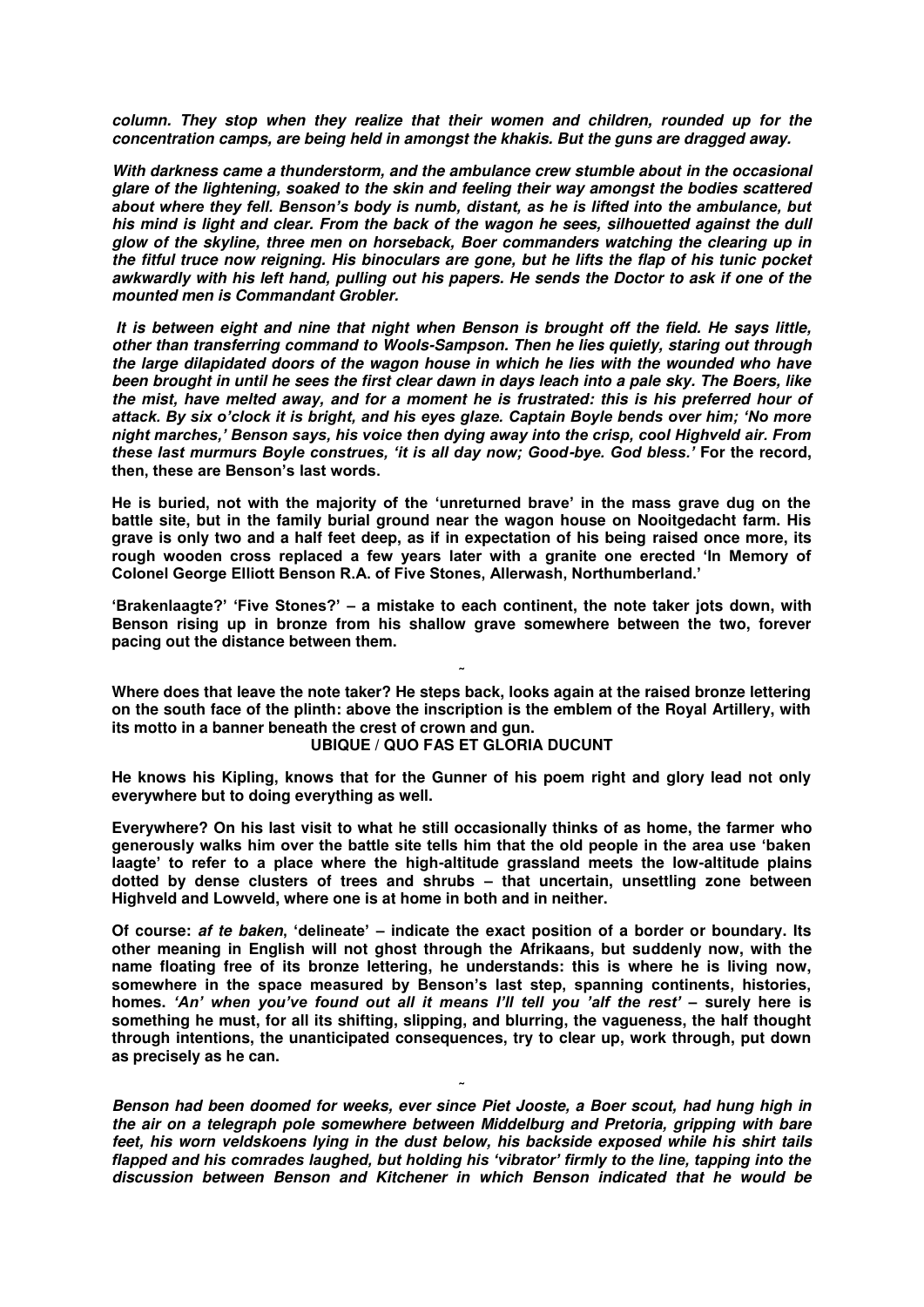### *moving his No 3 Column, currently resting and refitting in Middelburg after 'clearing up' the Carolina area, in the direction of Bethel on 20 October. This was reported directly to General Louis Botha.*

**Soon after the No 3 column left Middleberg, it was as if it had entered some kind of strange, shifting, haunted zone. At first it was business as usual: this was the guerrilla phase of the war, the big set-piece battles over with. The commandos have been split into small groups and sent back to their own districts, engaging only in surprise attacks when the opportunity arose, and then disappearing back into the vastness of the veld. Benson's tactic of using his light horseman to undertake night marches followed by dawn raids has been developed precisely to take on this sort of enemy, and within a few days he has surprised a Boer laager near Trichardsfontein, securing 37 prisoners with very little trouble. There is not even the usual gallop after half-dressed men scrambling from the wreckage of their breakfast on foot or horseback. The prisoners seem strangely self-assured, although they will say nothing and their faces remain impassive, as blank and unreadable as the veld.** 

**The column continues over difficult terrain in poor weather, but then the heavens really opened, and the rain came down in sheets. It thundered, it poured, it blew, and heavy mists rose up all around them. Hail stones as big as racquet balls fell, the tents were flattened in the camp, over a 100 horses bolted. The native scouts and informers they usually relied upon were sullen and hostile, giving no information, or worse, deliberately misleading directions as to where they had seen the Boers. Then small bands of Boers began attacking out of the thick white fog, withdrawing back into it, attacking again, keeping up a running fight with the rearguard. No one could keep track of where they were in the heaving sea of the veldt. Riders were seen emerging from and then disappearing over the skyline to the west, then they seemed to be gathering on high ground to the south. Sometimes they appeared to be dressed in British uniforms, giving rise to rumours of cowardice and trickery but also undermining confidence in one's comrades. The Boers' khaki clothing and slouched hats with plumes looked very much like the uniforms worn by the Scottish Horse, and the rags of mist and fog increased the chances of confusion. On a number of occasions troops rode into the arms of friends only to be gunned down. The Boers seemed to be gathering in numbers too, and were never far from the wagons, which were strung out and moving ponderously in a long, single line. Benson was forced to call a halt to his infamous night marches, concentrating on defending the column instead. The veld rolled around them in huge, soft curves, offering no shelter or positions for defence, but provided endless cover for those approaching secretly or gathering for an assault. The ground was already the enemy's ally, and now the weather turned it to maximum advantage. Sniper's muzzles flared in the streaks of rain, apparently independent of the sound of the shot which was caught up and swept away in the wind. The mist itself seemed to swirl into concentrations of fighting men, snapping continuously at the heels of the column and slowing its mud-encumbered progress to a somnambulistic shuffle. Benson was directing operations when, in a bizarre, dreamlike moment, a small party of Boers opened fire out of the mist. Fifty rounds of magazine fire sang past the Colonel and his staff in as many seconds, cutting through clothes, saddles, and putties. Not a single officer was untouched, but only one sustained an actual wound. There was no comfort in this miracle; no shooter had been seen, and return fire disappeared into the blank void of the mist, as empty again as it had been, apparently, moments before. They could not shake the feeling that the veld was swarming with Boers, but the scouts could find no evidence of any concentration greater than the usual raiding parties.** 

**As the column approached Bakenlaagte, the behaviour of its adversaries grew even more bewildering. When Benson's advance guard approached the farm, it found the Boers already there. But to the surprise of the whole unit, they simply melted away, vanishing like ghosts into the fog-distorted hills and hollows. Benson's trusted Intelligence Officer and chief scout, Lieutenant-Colonel Wools Sampson, knew the land and its people well and could usually track and navigate under any conditions, by night as well as by day, but even he now seemed on edge, suspicious, apprehensive. His talk of apparently gathering numbers and mysterious tactics was unnerving, and he seemed to have lost his instinct for feeling the very pulse of his opponents. All he could advise was that Benson look to his rearguard, now far behind as it covered the straggling wagons, while he led the convoy forward into the homestead so strangely evacuated.**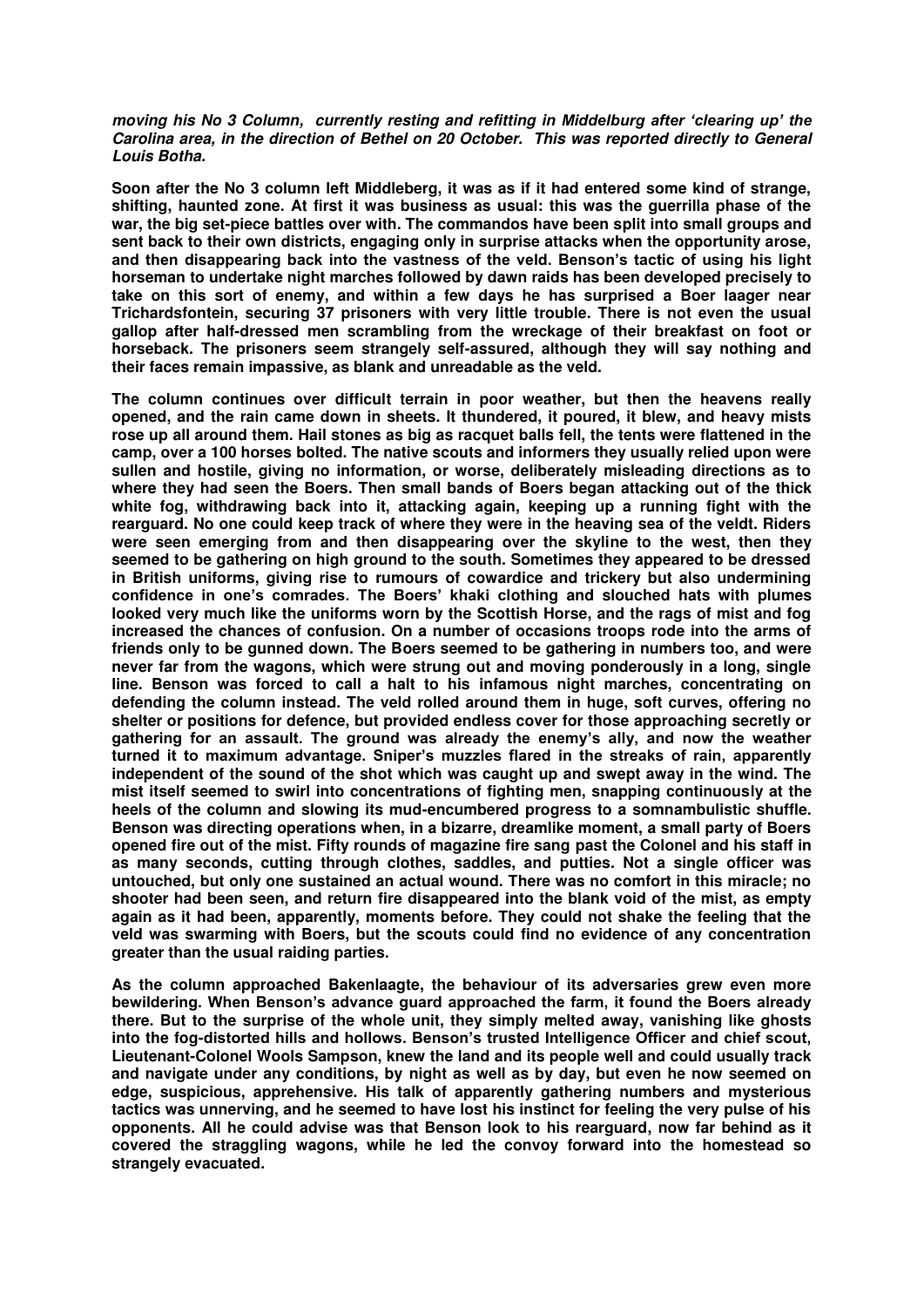**And then came the messages, increasingly urgent, about the wagons. The rain had turned the veldt into an impassable bog, and every vehicle in the column had to be manhandled across a wide depression between the last ridge they had crossed and the climb up another into Nooitgedacht. At its centre was the Dwars-in-die-weg Spruit, a drift with steep banks and a boggy bottom; just as the vanguard was cautiously entering the farm, the rearguard, now some three miles behind, were watching over the last two wagons, as men and officers and steaming oxen and mules attempted to haul them out of the churned-up mud of the drift.** 

*The sound of increasingly heavy firing gives added urgency to the messages. Benson posts two of his guns on a swell of ground that overlooks the depression about a mile and a half behind the rearguard and calls up two undermanned squadrons of his trusted Scottish Horse, the light, fast colonials so essential to the effectiveness of his night raids. He has never lost a wagon to the enemy, and is determined to take personal control of the situation. The rain comes down in heavier and heavier floods, the wind howling and driving the downpour directly into the faces of his men as they negotiate the wide, shallow descent towards the rearguard.* 

*The wagons have already been abandoned, the Boers closing in behind the screen of the elements, the rearguard, mauled in the mist by an invisible enemy, are falling back towards Bakenlaagte. At first Benson is disapproving; it is, after all, the officers' mess that is in these wagons. Hustling a rearguard into camp with extra vigour is a common Boer tactic, only to be expected with the added advantage of the wind and the weather. As he reaches the rearguard, however, he is forced to admit that the firing is unusually heavy. Even when he gives the order to retire to the next natural line of defence – the hill where the guns are placed – he does not understand.* 

*He assumes still that it is Commandant Grobler with his Bethel Commando harassing him, as he has been doing for the last ten days. The strengthening of numbers he puts down to the possibility of the Middleburg Commando joining Grobler, along with whatever other rag-tag remainders there are scuttling through the scorched earth of the column's route. He knows Commandant-General Louis Botha is withdrawing from a frustrated attempt at invading Natal with a force of around 2000 men, but they are much further to the south.* 

*Everywhere on their retreat the Boers, already angry, and despondent, have come across the effects of Benson's night raids and clearing operations, finding their crops burnt, their farm houses razed to the ground, their families rounded up and sent to concentration camps. Reduced to foraging for food on the open veld, they are also hungry. The veld must be rid of Benson's column, General Botha wrote to his commandants, ordering them to keep their guerrilla bands together to form as large an attack force as possible. The camp must be watched and the English 'kept in their holes' until he is able to reinforce the commandos with his army.* 

*Botha is seventy miles from Bakenlaagte when he is informed of Benson's vulnerable position. He sets off immediately with the remains of his invasion force, some 800 men, and a few women it seems. His march is so rapid, thoroughly screened, and accurately timed that no hint of his movements reaches British ears. To evade discovery by Wools-Sampson's scouts, Botha covered the last thirty miles at a stretch hidden by the sodden blanket of bad weather lying over the crumpled folds of the veld, and joins Grobler less than an hour before Benson crests the ridge and decides to abandon the wagons, still thinking he is dealing with a few hundred men from the Bethel Commando.* 

*Botha sees his opening the moment Benson orders the retreat. Instantly he launches upon the small band of retiring troops a double crescent of twelve hundred thundering, firing, whooping horsemen.* 

*The Boers are charging at Bakenlaagte. In disbelief, Benson raises his binoculars.* 

**The battle of Bakenlaagte was the last major battle in the Eastern Transvaal. Several smaller skirmishes took place after that, but none of them had any effect on the outcome of the war. The British soldiers killed on Gun Hill were buried the next day a few yards from where they fell. This was a tired and hasty business. The troops had spent the whole night preparing miles of earthworks in expectation of a dawn attack, every officer and man standing to arms in the pouring rain. Before daylight the trenches were three feet deep with water, but the troopers** 

**˜**